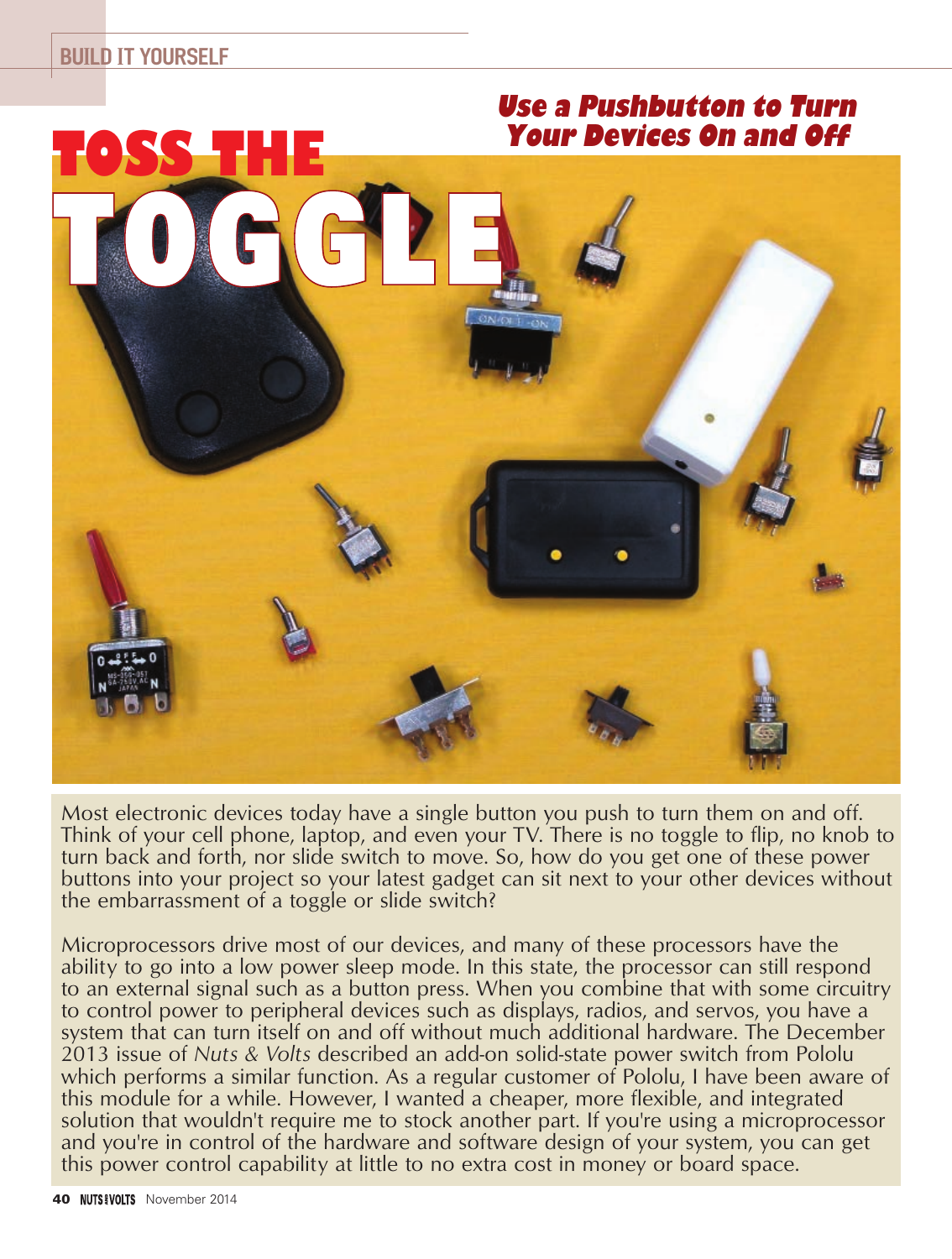### By Jürgen G. Schmidt

**I**<br> **I** Nicrochip PIC processors for quite a while, and their eXtreme Low Power (XLP) processors have some impressive low power sleep modes — with some claiming 20 nano-amps (nA). This makes them ideal for batterypowered devices. Okay, but what does that mean in real life?

We need to do a little math to get some perspective. Let's say the design goal is to run the device off two AAA alkaline batteries for at least a year. The actual run time of a wireless doorbell transmitter, for example, is calculated as 1,000 rings per year, with each ring lasting a generous four seconds and drawing 25 mA. That comes to a total of roughly 28 milli-amp hours (mAh). The total capacity of these batteries ranges from

 $2 \times AAA$ ■ **FIGURE 1.** SW1 12LF1840 8 VDD  $U1$ VSS **SW BACK**  $\times^2$ GP5/0SC1 GP0 3  $6\times$ GP4/0SC2 GP1 R2 5 GP3/MCLR GP2 150R R1 10K

BT<sub>1</sub>

800 to 1,200 mAh, so we can easily operate the doorbell for several years.

Now, we need to worry about the current draw while the doorbell is idle. If our circuit at idle draws 1 micro amp (uA) or less, then the batteries will last roughly 800,000 hours. With 8,760 hours per year, this is about 90 years. At a sleep-mode draw of 20 nA, we're talking about 50 times longer!

So, if the specs are correct, then putting our processor and the rest of the device into sleep mode should not appreciably deplete our batteries. The shelf life of alkaline batteries is only 10 years, and most gadgets don't stick around for even that long — with garage door openers and alarm sensors being the exception. For now, on paper, the numbers look promising, and if the spec sheet writer hasn't misplaced a decimal point, we can use a low power microprocessor to switch our device on and off.

## **Design and Testing**

A simple pushbutton operated LED is used to test this. I only needed a few parts (which I had on hand), a voltmeter, and David Jones' µCurrent (see sidebar) to verify I'm drawing very little current when I've turned the system off. **Figure 1** shows the test circuit. You can see that the processor is permanently connected to the battery. The power switch is between the battery and one of the processor input pins.

**Figure 2** shows the prototyped circuit (with a few extras) connected to my current measuring system.

●●●●

The meter shows that in sleep mode this circuit draws 16.8 nA. The code for the power switch is written using the CCS PIC® C compiler, and the entire file can be obtained from the article link. Portions are duplicated here to explain how the switch works.

The power switch uses two key features of the

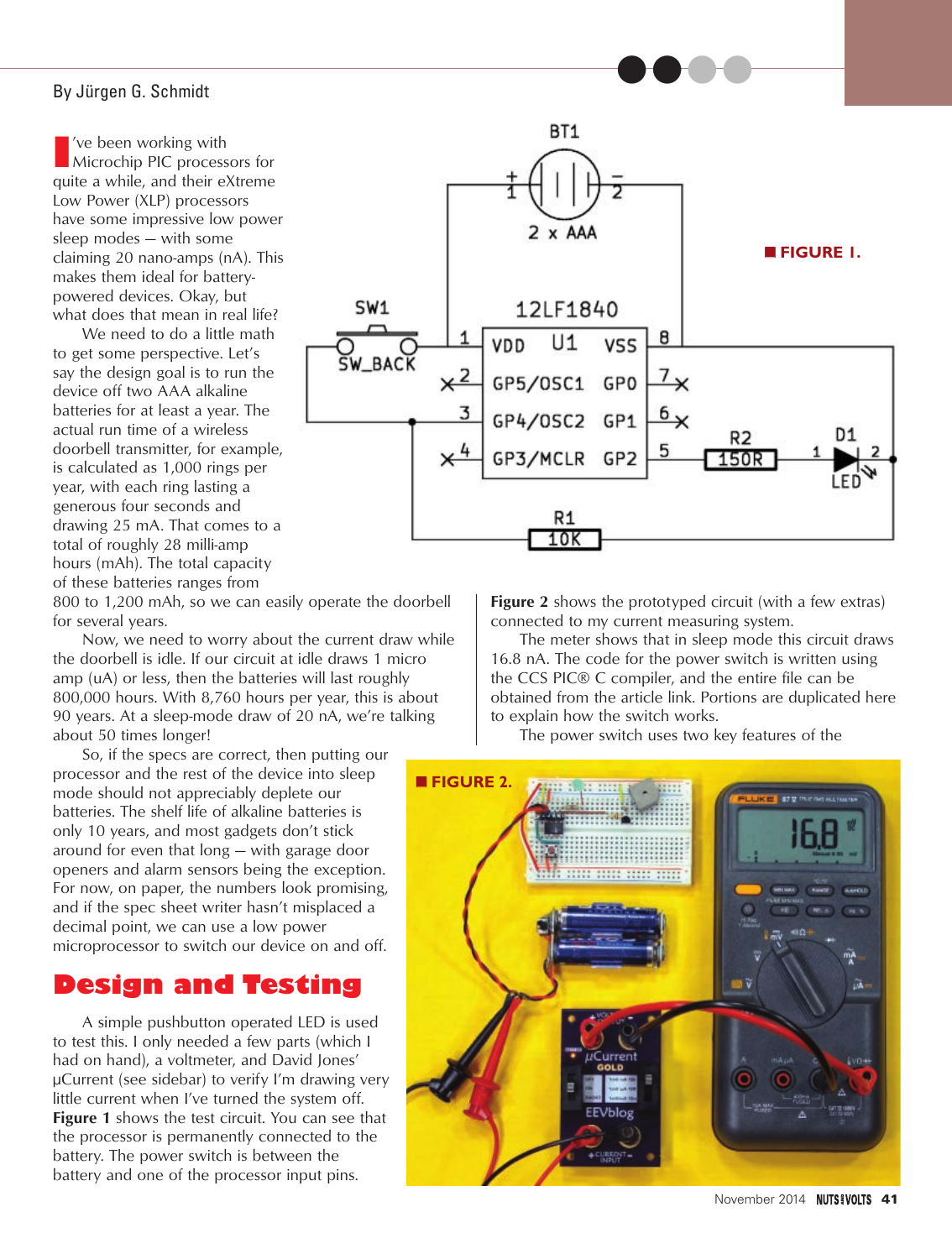Post comments on this article and find any associated files and/or downloads at www.nutsvolts.com/index.php?/magazine/article/november2014\_Schmidt.

# **References**

### **Vendor Websites:**

CCS PIC® C Compiler **www.ccsinfo.com**

> OSHPark PCB Manufacturing **oshpark.com**

Mouser Electronics **www.mouser.com**

Microchip **www.microchip.com**

### **Documentation:**

David Jones Video Blog — 600+ videos! **www.eevblog.com**

Microchip *Tips & Tricks Guide;* Section 2 addresses low power issues **ww1.microchip.com/down loads/en/DeviceDoc/ 01146B.pdf**

Microchip *Low Power Design Guide* is a bit more technical **ww1.microchip.com/down loads/en/AppNotes/ 01416a.pdf**

> David Jones' µCurrent current adapter for multimeters **www.eevblog.com/ projects/ucurrent**

µCurrent Gold Kickstarter Project **www.kickstarter.com/proj ects/eevblog/current-goldprecision-multimetercurrent-adapter**

Adafruit µCurrent listing an excellent short description **www.adafruit.com/ products/882**

processor: 1) the low power sleep mode; and 2) a "wake on interrupt" which can come from a voltage change on any of the I/O pins. These features can be found on microprocessors from many different manufacturers (not just those from Microchip). Starting from sleep mode, the general operation is as follows:

- **1**. The user presses the power button.
- **2**. The processor detects the change from low to high on a pin and wakes up.
- **3**. The processor goes on to initialize itself and continues to perform its main task which, in this case, is to turn on an LED.
- **4**. The main processing loop checks for a button press of a certain length of time (two seconds, in this case). This can be with the same button that turned the system on.
- **5**. Once that button press has been detected, the processor turns off all peripherals, sets up the conditions to detect the next "power on" event, and goes to sleep.

Let's look a little closer at how this happens.

The system doesn't start out in sleep mode. When it first gets turned on (for example, when we put in new batteries), we don't want it to interpret this as a start signal. Fortunately, the processor can determine how it got started.

One of the first commands executed after startup is:

 $if( restart cause() == NORMAL~POWER UP )$ HWSleep();

This essentially asks, "What woke me up?" There can be several reasons for a processor waking up; the two we are concerned with are *NORMAL\_ POWER\_UP* and *RESET\_INSTRUCTION*. When we connect the battery for the first time or replace the batteries, the processor wakes up and detects a *NORMAL\_POWER\_UP* as the reason. The code then tells it to go to sleep since we only want it to turn on after a reset that was initiated by a button press.

The function *HWSleep()* prepares the processor for the lowest possible power consumption, sets up the interrupt, and puts the processor to sleep:

```
void HWSleep( void )
```
{

}

```
//- power down what we can...setup_adc_ports( NO_ANALOGS );
setup_vref( VREF_OFF ); // uses 16uA when on
setup_timer_1( T1_DISABLED ); 
  // turn off timers
setup_timer_2( T2_DISABLED );
output_a( 0x00 ); // turn off everything
output_high( PFET );
  // set high to turn off pFET
enable_interrupts( INT_RA4_L2H );
 // turn on interrupt on power button
sleep(); \frac{1}{2} // go to sleep
// Wakeup from sleep resumes here...
clear_interrupt( INT_RA4_L2H );
  // clean up interrupt from sleep
disable_interrupts( INT_RA4_L2H );
reset_cpu(); 
  // do a full reset when we wake up
```
All the instructions up to *enable\_interrupts()* are designed to eliminate any current leakage through the processor, and to turn off power to peripheral devices. The specific instructions will depend on the internal and external peripherals, special features of the processor, and so on. The spec sheet has all the information you need. However, you may need help from user forums and other documentation to make sense of it, and some of it is just trial and error.

For example, I had a serial connection I was using for debugging, and I just couldn't get the current draw near to what I was expecting. Once I disconnected the serial cable, all was fine. So, for those applications that have a serial connection built in, you need to add additional commands to be sure it doesn't draw power from the processor during sleep mode.

The *enable\_interrupts()* instruction tells the system which pin will be used to wake it up, and the next instruction puts it to sleep. When the selected pin detects a change (in this case, a transition from low to high), the processor wakes up and resumes processing from the point at which it went to sleep.

Then, we clean up our interrupt handling and force a restart of the processor, so it can start fresh by going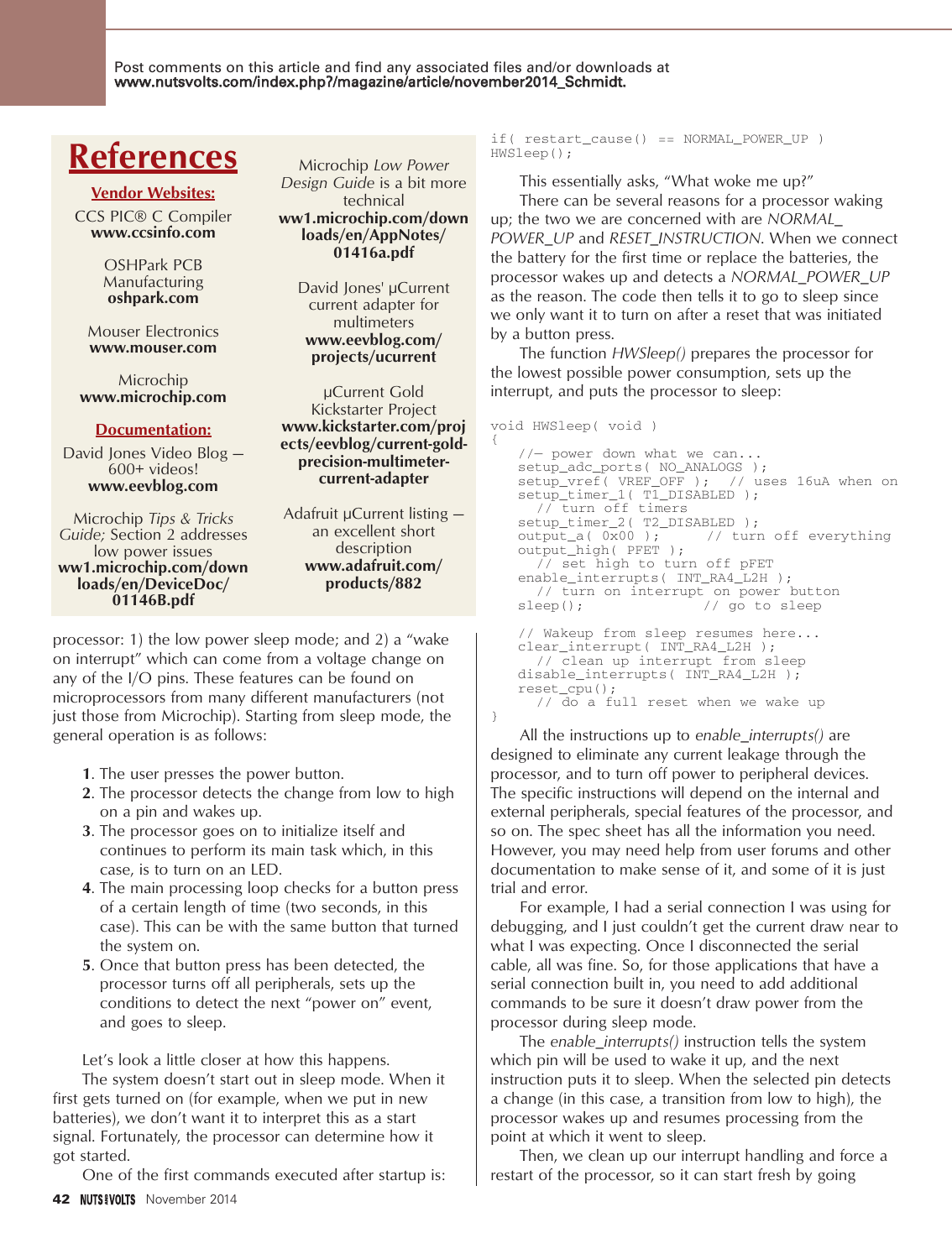

through a complete system setup.

When it encounters the check for why we started up, the reason will be *RESET\_INSTRUCTION*, and processing will continue to turn on the LED and then into the infinite loop that is the basis for most embedded systems. Within that loop, we check for a button press of two seconds or longer which initiates the *HWSleep()* function all over again.

The additional hardware on the prototyping board represents control of power to a load (in this case, a buzzer) via a pFET (P-channel MOSFET). Support for this is included in the code file (*LF18Switch.c*) at the article link.

## **Applications**

Using a microprocessor as a power switch may seem like over-kill, however (as I mentioned earlier), since my projects are usually processor-based, I get the functionality for free. Even the pin for the button is free because I can use it for other operations after the system is turned on. While some systems — such as our LED light — need a switch to turn off, others will turn themselves off automatically after they have completed their tasks. We'll see that in my wireless doorbell and motion sensor transmitters next.

want to perform. Turning an LED on and off is a great proof of concept, but I need to do some real work. In **Figure 3**, I show a relay and some other peripherals added to the original circuit. A transistor-driven relay allows us to control large loads. Beware that when the system is on, the relay represents a significant load, and unless it is turned on only briefly, is not suitable for a small batterypowered system. No change is required in the software to use a relay instead of an LED.

For driving relatively low power (200 mA or less) loads, I prefer to use a pFET. They're cheaper than a relay, use very little space, and can have a very low voltage drop. Driving a 20 mA radio transceiver, I experienced a "diode forward voltage drop" of only 0.15V. Ordinary transistors will usually have a drop of 0.7V or more. The 2N2222 I tested had a 0.9V drop with the same 20 mA load I tested with the pFET.

For my application, I need to get the highest possible voltage from the battery to my radio. The circuit for this is included in **Figures 2** and **3**. Note that the pFET is active low. You need a 1M pullup resistor (R5) to ensure it turns off because the output from the processor will float when it's asleep.

The reason I'm focused on low sleep currents and pushbutton activation is a wireless doorbell and alarm project I'm working on. I want to be able to use a

## CATALOG PART #

579-PIC12LF1840-I/P 689-TP2104N3-G 769-EKMB1103111

pushbutton switch or a PIR (passive infrared) sensor to trigger the radio transceiver that communicates with the base station. The radio takes a while to power up, so if you just connect the pushbutton between the battery and radio

Before we get to that, there are some other tests I

| <b>DESIGNATOR</b>                                     | PART        |
|-------------------------------------------------------|-------------|
| (All part numbers are for Mouser Electronics.)        |             |
| U <sub>1</sub>                                        | PIC12LF1840 |
| Q <sub>2</sub>                                        | pFETTP2104  |
| <b>PIR</b>                                            | Panasonic   |
| The other parts are miscellaneous workbench supplies. |             |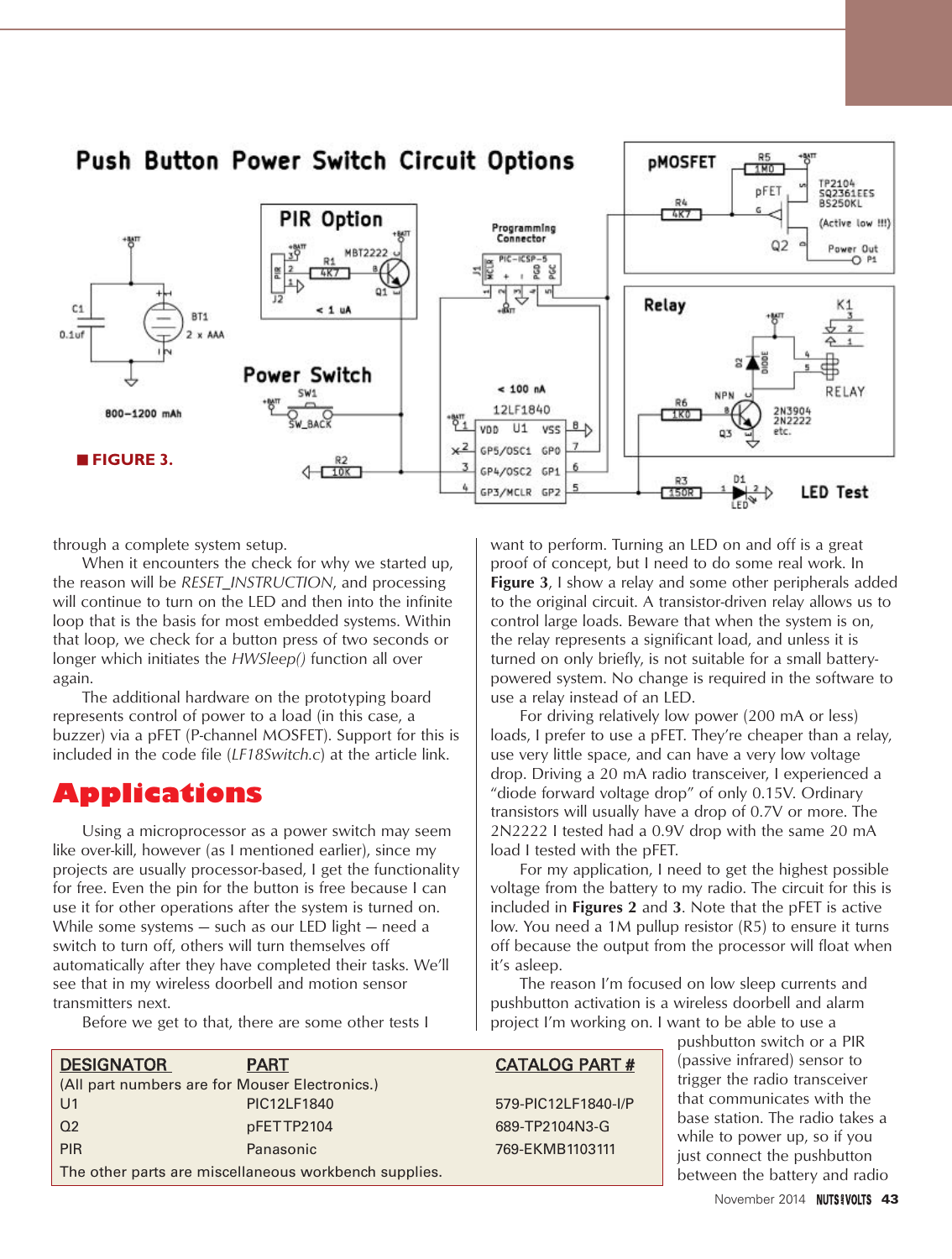### ■ **FIGURE 4.** ■ **FIGURE 5.**



## **Measuring Microamps and Nanoamps**

In the course of working on this project, I discovered that measuring current in the micro-amp and nano-amp (nA) range is no easy task. Most digital voltmeters can measure milliamps. However, measuring anything below that with accuracy is difficult. Even my multi-hundred dollar professional multimeter was not up to the task. To verify that my circuit was truly drawing a microamp or less, I needed a reliable measuring device.

In researching for a solution to this, I discovered a device made by David Jones in Australia. If you have been learning about electronics for a while, you may have come across one of David Jones' enthusiastic videos on YouTube or his video blog. He has over 600 videos covering basic electronics, how to use your oscilloscope, product reviews, and more. I've learned a lot from him over the years.

In 2009, David Jones presented the open source µCurrent, and described both the need for it and how to make it in an article in the April 2009 issue of *Silicon Chip Magazine*. The µCurrent is a low cost (less than \$100) adapter that lets you accurately measure current



down to the nano-amp with any digital multimeter capable of measuring millivolts. In 2013, Jones announced the version 5 µCurrent Gold and initiated a Kickstarter project to fund production, exceeding his funding goal more than ten-fold. His video on the Kickstarter page does a good job of explaining why you need something like the µCurrent to measure current without impacting your circuit.

He is currently in production, but it may still be a while before units are available in the US. I wasn't prepared to wait, so I downloaded the publicly available PCB manufacturing files and parts list. I made some changes to the PCB files so they would be accepted by OSHPark, and I checked with David Jones about substituting for a part that was only available in full reel quantities. All of the parts were available from Mouser Electronics. Once the boards came back, I assembled my own µCurrent and sent David Jones a donation. You can see the bare boards and my assembled µCurrent in **Figures A** and **B**. The µCurrent uses several precision op-amps and precision resistors to generate a voltage in the millivolt range that is proportional to the current being measured. The µCurrent can be seen in action back in **Figure 2**. The 16.8 millivolts displayed on the meter translates to a measurement of 16.8 nA for this circuit in

µCurrent Current GOLD **GOLD**  $\frac{8}{6}$  $\bullet$  $\bullet$ bloe

■ **FIGURE A.** ■ **FIGURE B.**

sleep mode. I'm using a PIC12LF1840 microprocessor, and the spec sheet says the sleep mode current is 20 nA. For anyone working with low currents, a tool like the µCurrent is indispensable.

See the **References** section for more information about David Jones, the µCurrent, and the vendors I use.